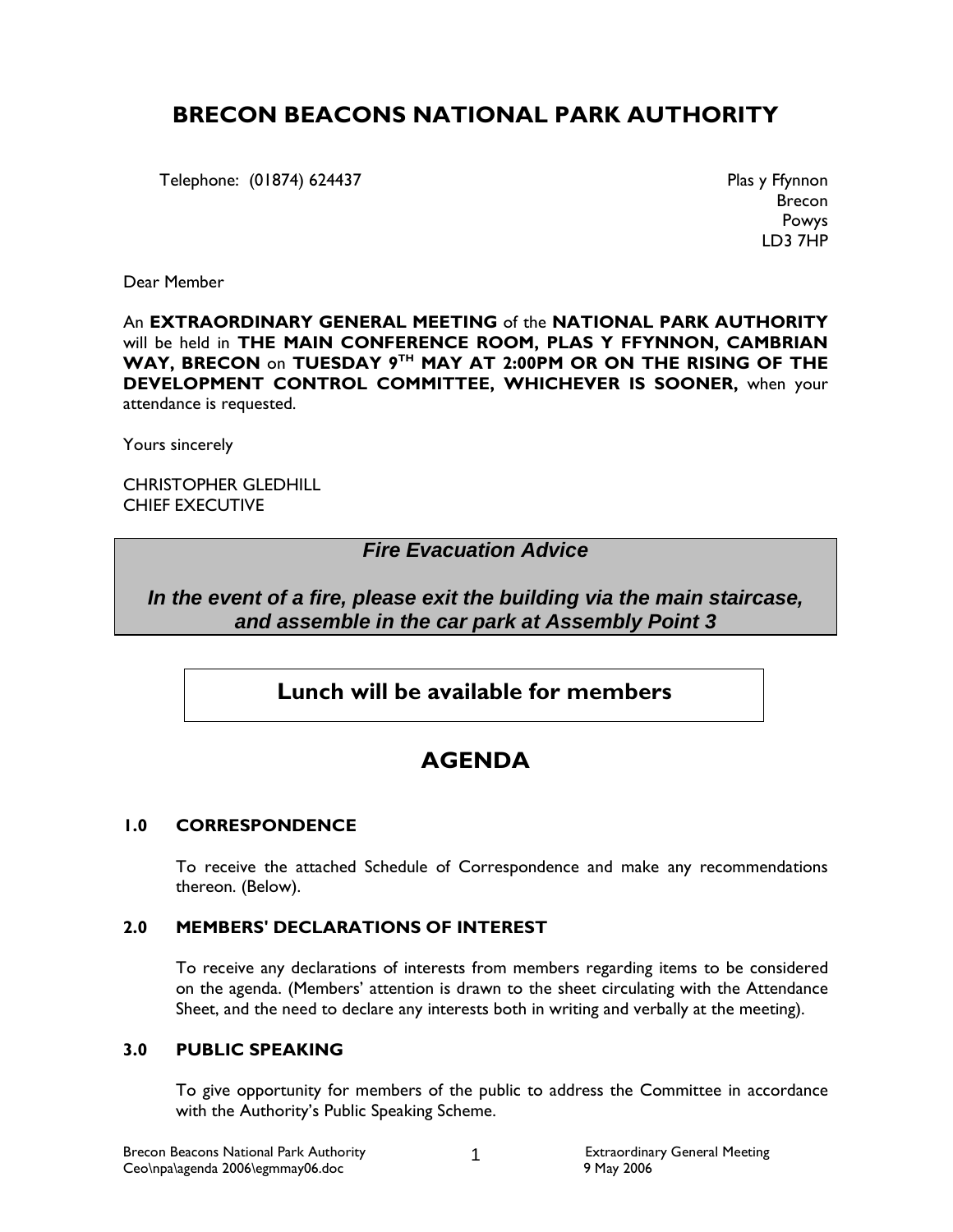## 4.0 BRECON BEACONS WILDLIFE SITES PROJECT Gareth Ellis

### Project Brief

- 4.1 The Authority (BBNPA) has a statutory duty to take biodiversity considerations into account when assessing planning applications. While some sites/species are protected by statutory designations and law, this does not encompass all sites that may have high biodiversity value or be of particular local importance. For this reason Planning Authorities should identify Sites of Local Importance for Biodiversity (or "Wildlife Sites") in the Unitary Development Plan (UDP). It is appropriate that BBNPA do not undertake initial assessment of candidate sites as this will ensure an objective approach outside the influence of planning considerations.
- 4.2 These sites are also of high importance to delivering the Local Biodiversity Action Plan. They represent the best examples of habitat and/or support important LBAP species outside of Sites of Special Scientific Interest (SSSIs). Most Wildlife Sites will be in private ownership and often working farmland. A key aspect of identifying Wildlife Sites will be the ability to engage successfully with the farming community to gain support for and secure a sustainable long term future for these sites.
- 4.3 This project will be delivered by grant aid from the Esmee Fairbairn Foundation. Given the requirements of the project above, the Wildlife Trusts are the only organisations with the necessary skills, competency and ethos to deliver this project successfully. The Wildlife Trusts are considered to be the UK leaders in the field of identifying and developing Wildlife Sites and produced the guidance for such selection in South Wales. Working in partnership with the Wildlife Trusts was also a key factor in EFF approving this grant.
- 4.4 The three Wildlife Trusts that cover the National Park were approached to assess their ability to deliver this project. Neither the Gwent Wildlife Trust, nor the Wildlife Trust of South and West Wales had the resources available to deliver this project, but gave their full support to the Brecknock Wildlife Trust running this project on their behalf. Therefore, this project will cover the entire National Park, not just Brecknockshire.
- 4.5 The Project Steering Group will take a final decision on the approval of candidate Wildlife Sites. The Steering group will consist of representatives from Brecon Beacons National Park, Powys CC, The Wildlife Trusts, CCW and if possible, a National Park Member. It is hoped that all constituent authorities of the National Park will be represented on the Steering Group, subject to further discussions.
	- (a) Financial, Staffing and Improvement implications: Project to be delivered by the Brecknock Wildlife Trust (BWT), who will employ a full time Project Officer for 18 months to deliver the project.

Staff time from BBNPA Ecologist and Biodiversity Officer will be required to support the post and sit on the Project Steering Group.

This first phase of the project (identify and designate sites) will begin in May/June 2006 to finish November/December 2007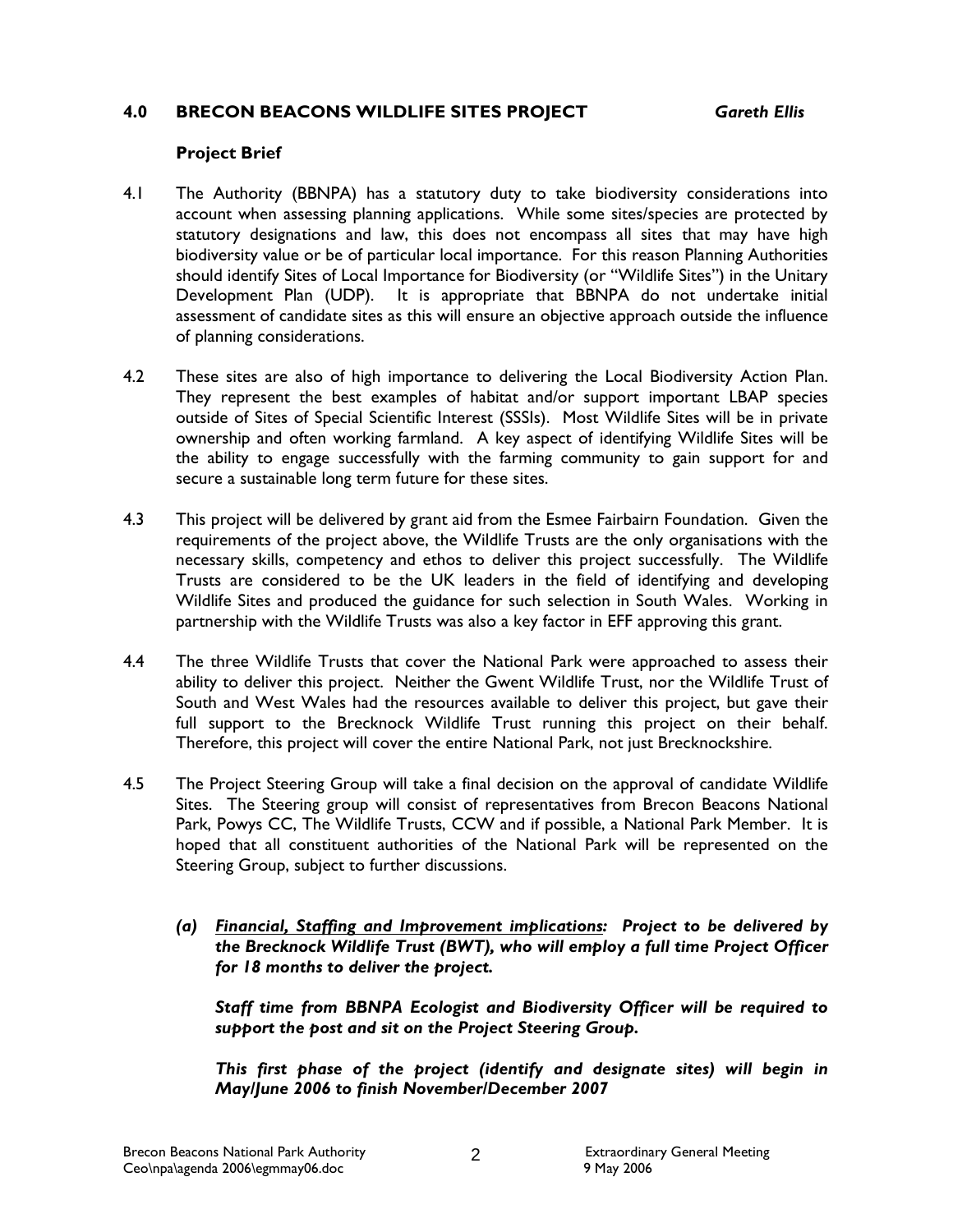Total Cost of this initial Project phase is £28885.00

Total of grant aid from Esmee Fairbairn Foundation (EFF) £25135.00

Contribution form BBNPA £3750.00 to be sourced from filming contracts.

Funds can be drawn from EFF as required.

£8379.00 has already been received from EFF

As stated above, the Brecknock Wildlife Trusts is the only organisation available to deliver this project.

Given that this project will be in excess of £15,000, approval to Suspend Standing Orders Relating to Contracts (No. 4) will need to be provided by the Committee.

- (b) Equality Issues: Project Officer will be recruited in line with BWT's Equal Opportunities and Recruitment policies.
- (c) Sustainability Appraisal: This project will identify sites of local importance for biodiversity within the National Park to ensure adequate provision for such sites in the UDP. Protecting areas of importance for biodiversity is at the core of providing a sustainable future for the National Park
- (d) Human Rights: Project Officer will be recruited in line with BWT's Equal Opportunities and Recruitment policies
- (e) Background Papers:

Key documents:

BBNPA UDP – Chapter 3 Conserving and Enhancing Our Biodiversity and Earth Heritage

BBNP Wildlife Sites Project Proposal – Brecknock Wildlife Trust (Enclosure 1).

BBNP Wildlife Sites Costs – Brecknock Wildlife Trust (Enclosure 2)..

Other documents:

Guidelines for the Selection of Wildlife Sites in South Wales (Gwent Wildlife Trust on behalf of the Wildlife Trusts and others August 2004. This is quite a large document and can be provided on request.)

- (f) Corporate Objective: 12. To instil the principles of sustainable development throughout the Authority and its work by developing and maintaining appropriate policies in up to date management and development plans.
	- UDP Chapter 3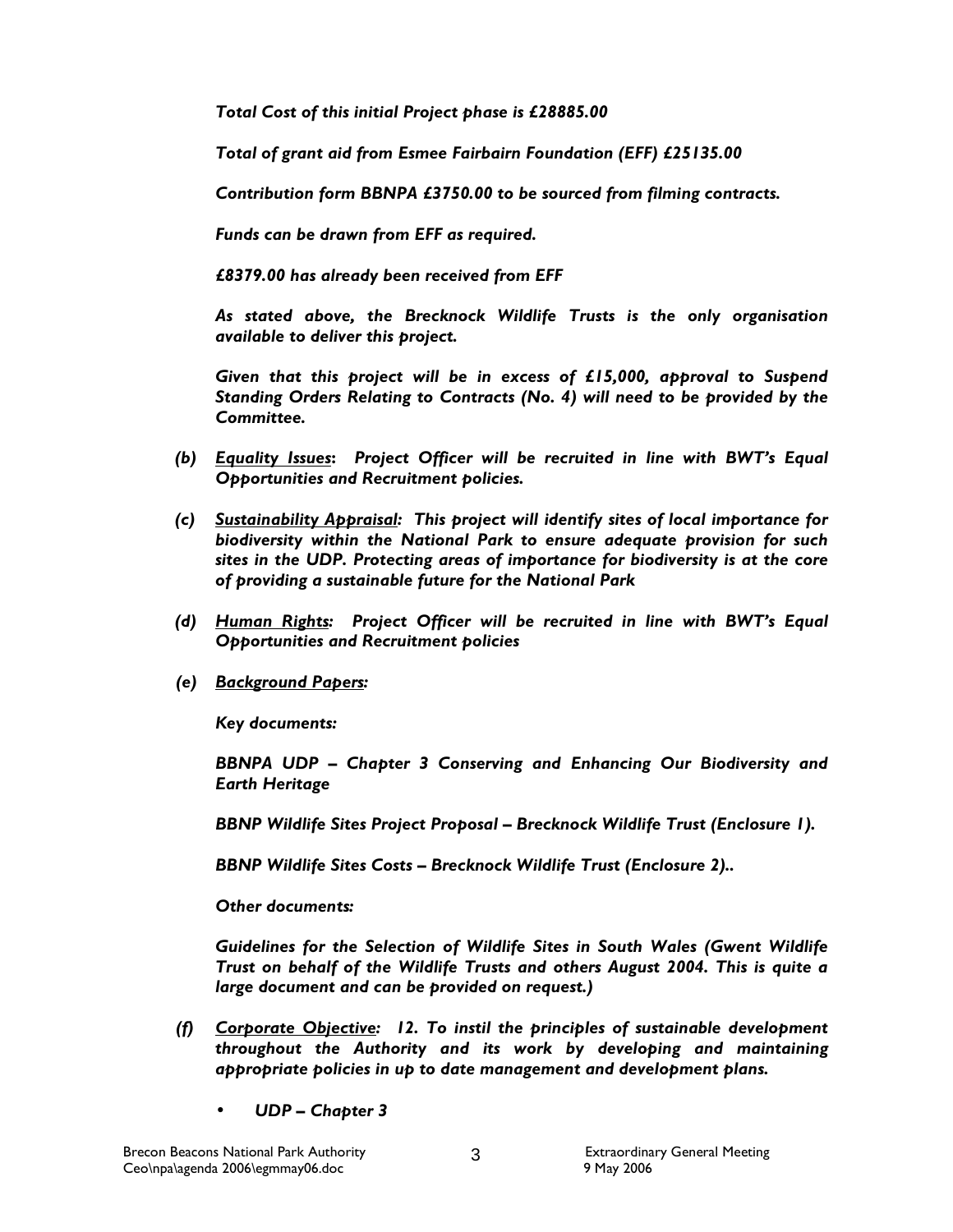Policy Q3: Sites of Importance for Nature Conservation

Development on non-statutory sites of wildlife, geological or geomorphological importance will only be permitted where:

(i) the need for the development outweighs the nature conservation importance of the site; and

(ii) the proposals comply with Policy Q5 and/or where protected and important wild species are concerned, with Policy Q4

Where appropriate the NPA will consider the use of conditions and/or planning obligations to provide appropriate compensatory measures.

#### Recommendations:

- a) That the Authority approves the Suspension of Standing Orders Relating to Contracts (No. 4) to appoint the Brecknock Wildlife Trust as Contractor to deliver the Wildlife Sites Project.
- b) That the Authority approves the allocation of £3750.00 sourced from filming income to support the Wildlife Sites Project
- c) That the Authority appoints a member of the National Park Authority to sit on the Project Steering Group.

## 5.0 COUNCIL FOR NATIONAL PARKS: 70TH ANNIVERSARY CONFERENCE 2006 Christopher Gledhill

2006 marks the  $70<sup>th</sup>$  anniversary of the founding of the Council for National Parks (CNP). To celebrate this milestone, CNP is holding a major conference in Buxton on the theme of "Prosperity and Protection". The conference is being held at the Dome, in Buxton, from the afternoon of 30 June to lunchtime on 2 July 2006.

The conference aims to:

- explore the relationship between National Park designation and the economy
- examine a number of key issues facing National Parks in their relationship with the economy
- celebrate the achievements of CNP over the last 70 years and to demonstrate the continuing need for our work

There is a full programme of talks and activities, speakers including Defra Minister Jim Knight MP, Professor Adrian Phillips and the Rt Hon David Blunkett MP (as the after dinner speaker on Saturday). There will also be the opportunity for conference workshops and to get out and about with a variety of field trips, including to Stanage Edge and the Goyt Valley. The conference is being sponsored by the Countryside Agency and National Grid (a member of the Corporate Forum for National Parks).